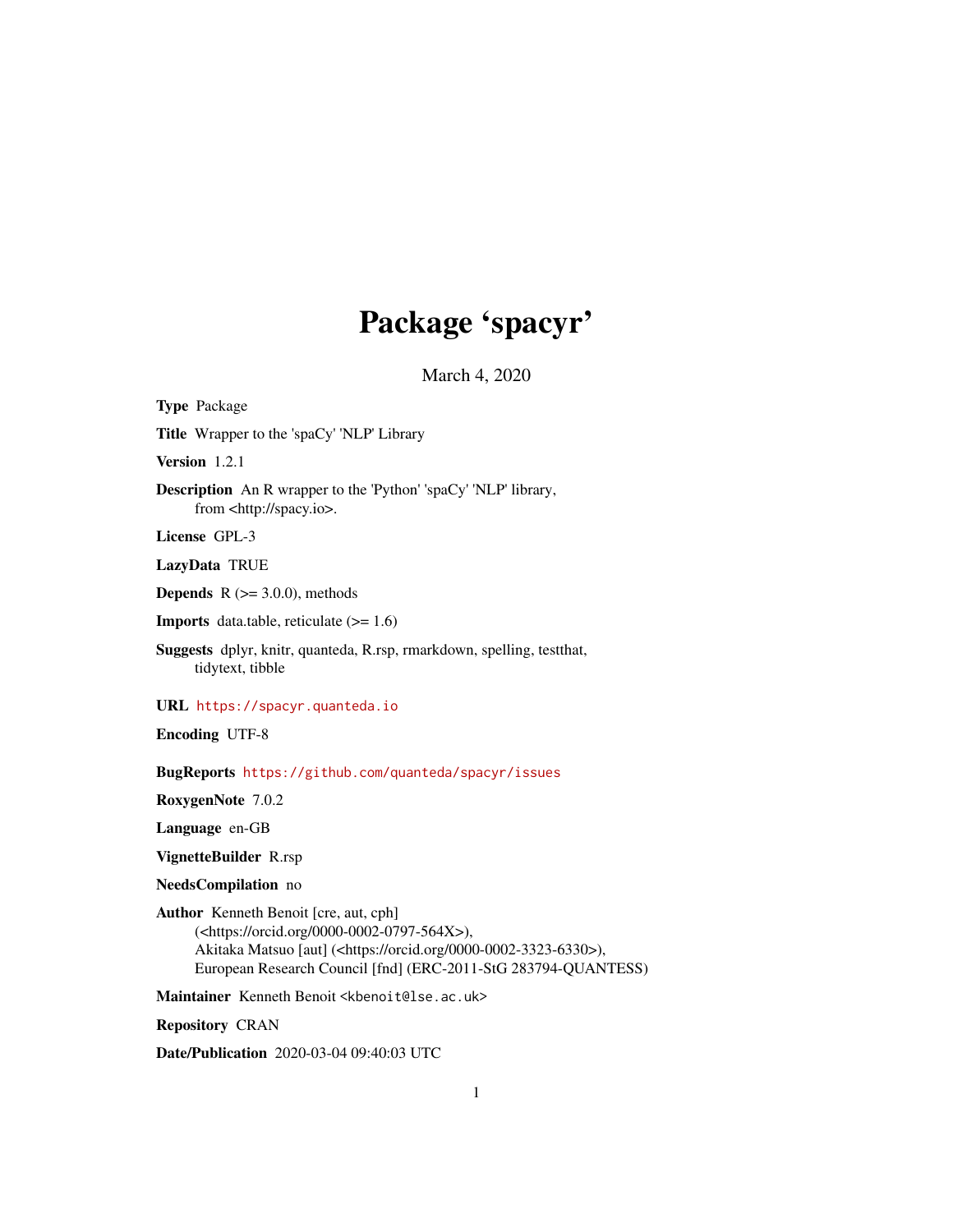### <span id="page-1-0"></span>R topics documented:

| Index | 17 |
|-------|----|
|       |    |
|       |    |
|       |    |
|       |    |
|       |    |
|       |    |
|       |    |
|       |    |
|       |    |
|       |    |
|       |    |
|       |    |
|       |    |
|       |    |
|       |    |

spacyr-package *An R wrapper to the spaCy NLP system*

#### Description

An R wrapper to the Python (Cython) spaCy NLP system, from <http://spacy.io>. Nicely integrated with quanteda. spacyr is designed to provide easy access to the powerful functionality of spaCy, in a simple format.

#### Author(s)

Ken Benoit and Akitaka Matsuo

#### References

<https://spacy.io>, <https://spacyr.quanteda.io>.

#### See Also

Useful links:

- <https://spacyr.quanteda.io>
- Report bugs at <https://github.com/quanteda/spacyr/issues>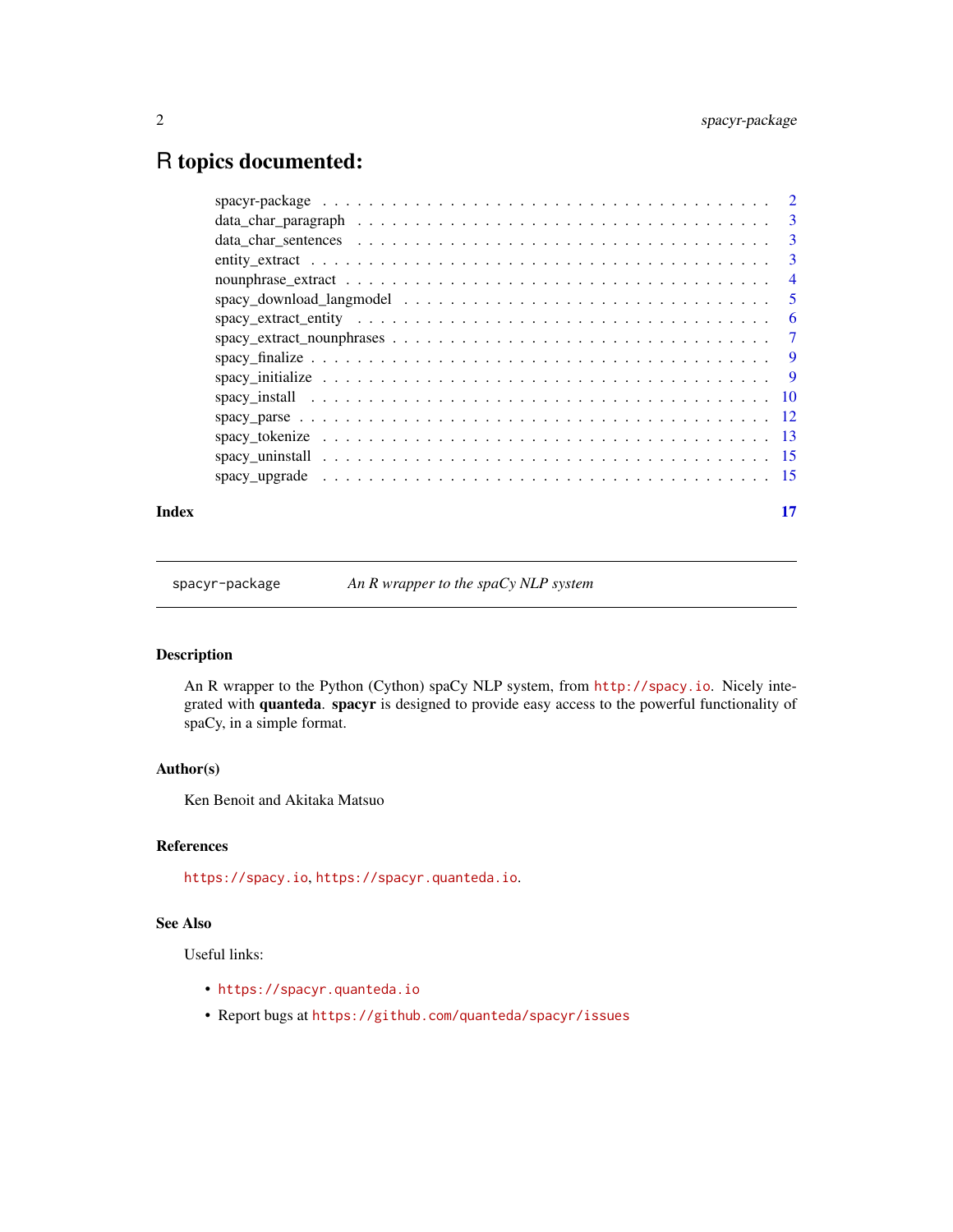<span id="page-2-0"></span>data\_char\_paragraph *A short paragraph of text for testing*

#### Description

A sample of text from the Irish budget debate of 2010 (531 tokens long).

#### Usage

data\_char\_paragraph

#### Format

An object of class character of length 1.

data\_char\_sentences *Sample short documents for testing*

#### Description

A character object consisting of 30 short documents in plain text format for testing. Each document is one or two brief sentences.

#### Usage

data\_char\_sentences

#### Format

An object of class character of length 30.

entity\_extract *Extract or consolidate entities from parsed documents*

#### Description

From an object parsed by [spacy\\_parse](#page-11-1), extract the entities as a separate object, or convert the multi-word entities into single "token" consisting of the concatenated elements of the multi-word entities.

#### Usage

```
entity_extract(x, type = c("named", "extended", "all"), concatenator = "_")
entity_consolidate(x, concatenator = "_")
```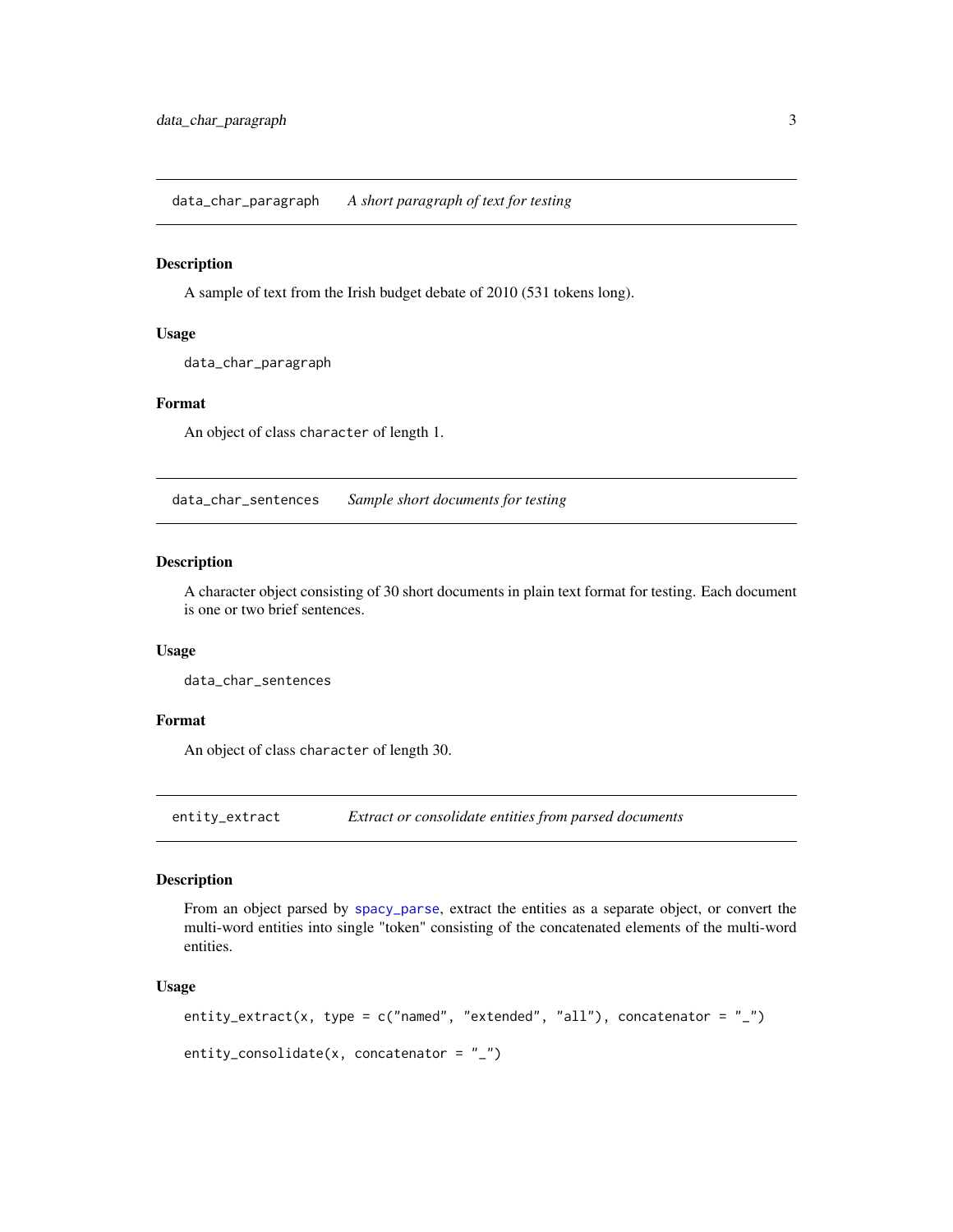#### <span id="page-3-0"></span>**Arguments**

|              | output from spacy_parse.                                                                                                                    |
|--------------|---------------------------------------------------------------------------------------------------------------------------------------------|
| type         | type of named entities, either named, extended, or all. See https://spacy.<br>$i$ o/docs/usage/entity-recognition#entity-types for details. |
| concatenator | the character(s) used to join the elements of multi-word named entities                                                                     |

#### Value

entity\_extract returns a data.frame of all named entities, containing the following fields:

- doc\_id name of the document containing the entity
- sentence\_id the sentence ID containing the entity, within the document
- entity the named entity
- entity\_type type of named entities (e.g. PERSON, ORG, PERCENT, etc.)

entity\_consolidate returns a modified data.frame of parsed results, where the named entities have been combined into a single "token". Currently, dependency parsing is removed when this consolidation occurs.

#### Examples

```
spacy_initialize()
# entity extraction
txt <- "Mr. Smith of moved to San Francisco in December."
parsed <- spacy_parse(txt, entity = TRUE)
entity_extract(parsed)
entity_extract(parsed, type = "all")
# consolidating multi-word entities
txt <- "The House of Representatives voted to suspend aid to South Dakota."
parsed <- spacy_parse(txt, entity = TRUE)
```

```
entity_consolidate(parsed)
```
nounphrase\_extract *Extract or consolidate noun phrases from parsed documents*

#### **Description**

From an object parsed by [spacy\\_parse](#page-11-1), extract the multi-word noun phrases as a separate object, or convert the multi-word noun phrases into single "token" consisting of the concatenated elements of the multi-word noun phrases.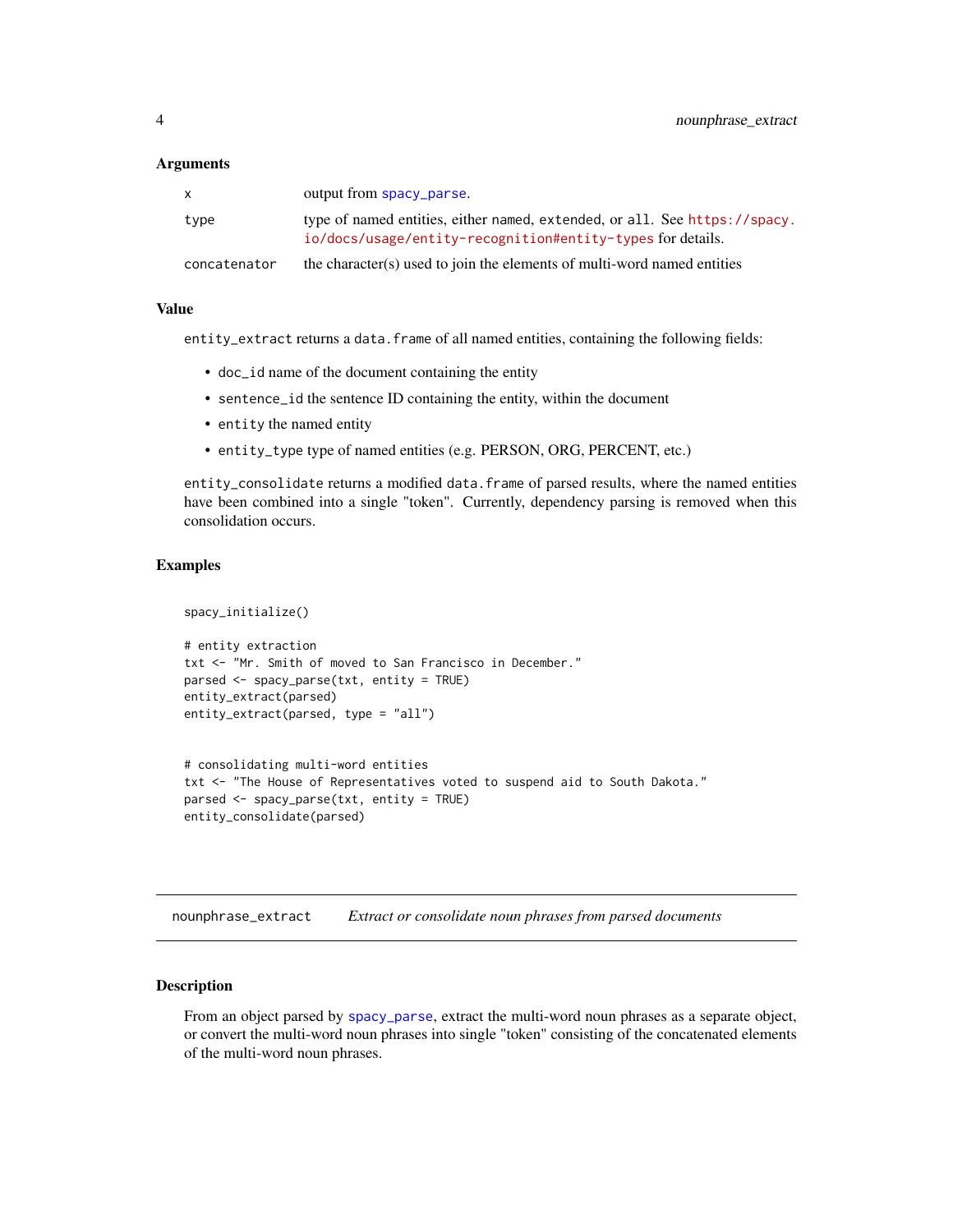```
nounphrase_extract(x, concatenator = "_")
```

```
nounphrase\_consider(x, concatenator = "__")
```
#### Arguments

|              | output from spacy_parse                                           |
|--------------|-------------------------------------------------------------------|
| concatenator | the character(s) used to join elements of multi-word noun phrases |

#### Value

noun returns a data. frame of all named entities, containing the following fields:

- doc\_id name of the document containing the noun phrase
- sentence\_id the sentence ID containing the noun phrase, within the document
- nounphrasethe noun phrase
- root the root token of the noun phrase

nounphrase\_consolidate returns a modified data.frame of parsed results, where the noun phrases have been combined into a single "token". Currently, dependency parsing is removed when this consolidation occurs.

#### Examples

```
spacy_initialize()
# entity extraction
txt <- "Mr. Smith of moved to San Francisco in December."
parsed <- spacy_parse(txt, nounphrase = TRUE)
entity_extract(parsed)
```

```
# consolidating multi-word noun phrases
txt <- "The House of Representatives voted to suspend aid to South Dakota."
parsed <- spacy_parse(txt, nounphrase = TRUE)
nounphrase_consolidate(parsed)
```
spacy\_download\_langmodel

*Install a language model in a conda or virtual environment*

#### Description

Installs one or more language models in a conda or virtualenv Python virtual environment as installed by [spacy\\_install](#page-9-1).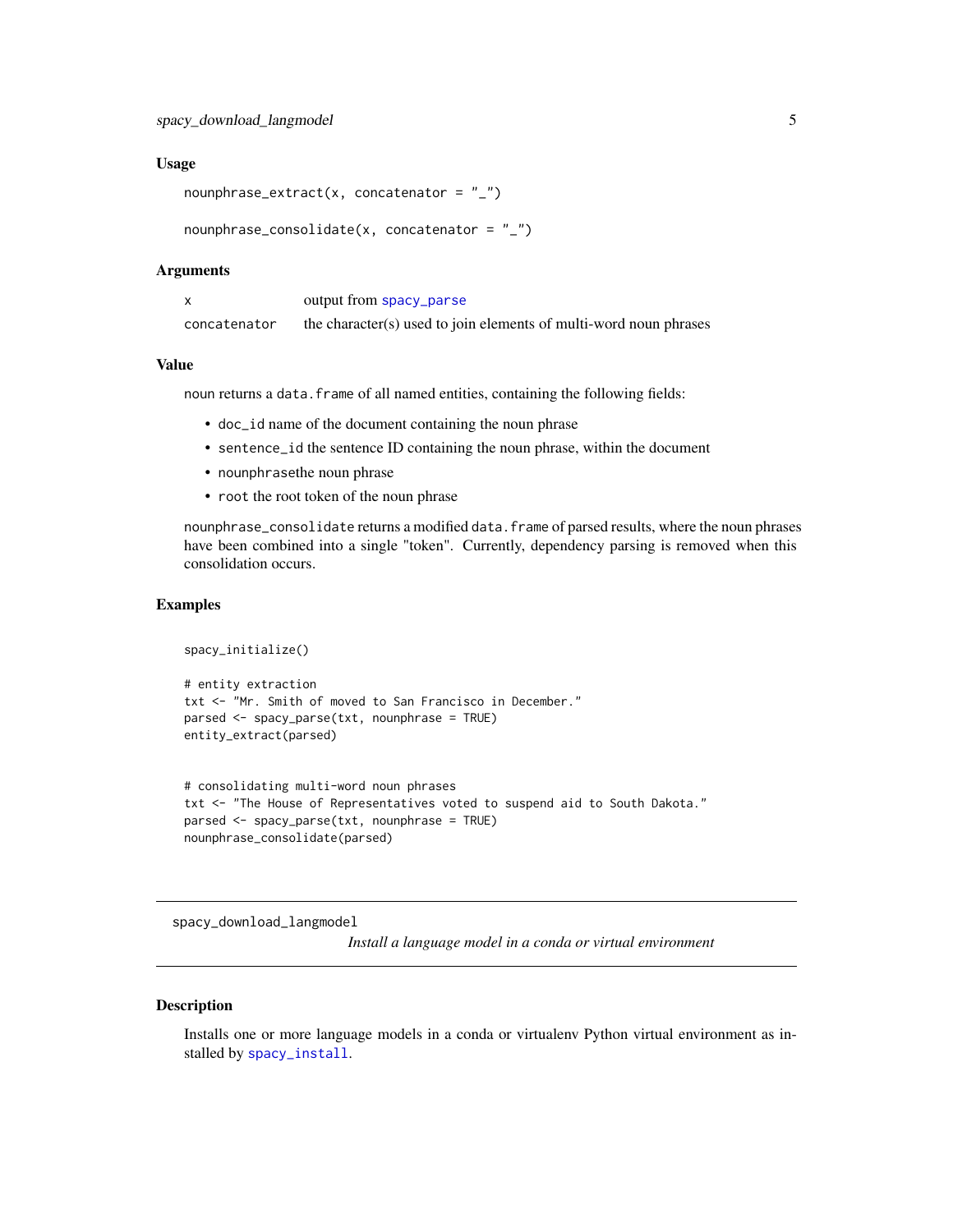```
spacy_download_langmodel(
 model = "en",envname = "spacy_condaenv",
  conda = "auto"
\mathcal{L}spacy_download_langmodel_virtualenv(
  model = "en",envname = "spacy_virtualenv",
  virtualenv_root = NULL
)
```
#### Arguments

| name of the language model to be installed. A list of available language models<br>and their names is available from the spaCy language models page. |
|------------------------------------------------------------------------------------------------------------------------------------------------------|
| name of the virtual environment                                                                                                                      |
| Path to conda executable. Default "auto" which automatically finds the path.                                                                         |
| virtualenv_root                                                                                                                                      |
| path to the virtualenv environment to install spaCy language model. If NULL, the<br>default path "~/.virtualenvs" will be used.                      |
|                                                                                                                                                      |

spacy\_extract\_entity *Extract named entities from texts using spaCy*

#### Description

This function extracts named entities from texts, based on the entity tag ent attributes of documents objects parsed by spaCy (see <https://spacy.io/usage/linguistic-features#section-named-entities>).

#### Usage

```
spacy_extract_entity(
 x,
 output = c("data.frame", "list"),
  type = c("all", "named", "extended"),
 multithread = TRUE,
  ...
\mathcal{L}
```
#### Arguments

| X      | a character object or a TIF-compliant corpus data frame (see https://github.<br>com/ropensci/tif) |
|--------|---------------------------------------------------------------------------------------------------|
| output | type of returned object, either "list" or "data. frame".                                          |

<span id="page-5-0"></span>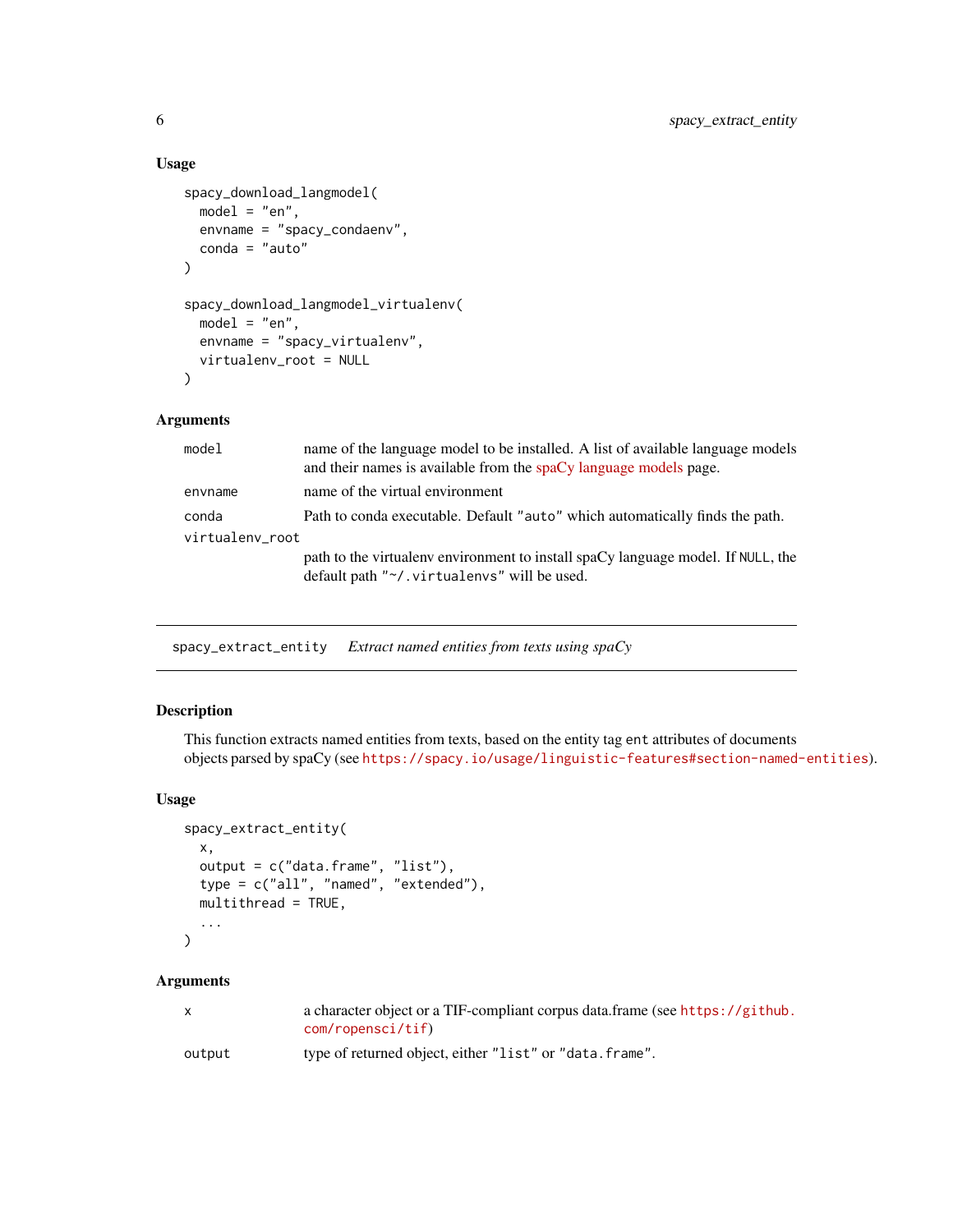<span id="page-6-0"></span>

| type                    | type of named entities, either named, extended, or all. See https://spacy.<br>io/docs/usage/entity-recognition#entity-types for details. |
|-------------------------|------------------------------------------------------------------------------------------------------------------------------------------|
| multithread             | logical; If TRUE, the processing is parallelized using spaCy's architecture (https:<br>//spacy.io/api)                                   |
| $\cdot$ $\cdot$ $\cdot$ | unused                                                                                                                                   |

#### Details

When the option output = "data.frame" is selected, the function returns a data.frame with the following fields.

text contents of entity

entity\_type type of entity (e.g. ORG for organizations)

- start\_id serial number ID of starting token. This number corresponds with the number of data. frame returned from spacy\_tokenize(x) with default options.
- length number of words (tokens) included in a named entity (e.g. for an entity, "New York Stock Exchange"", length = 4)

#### Value

either a list or data. frame of tokens

#### Examples

```
spacy_initialize()
```

```
txt <- c(doc1 = "The Supreme Court is located in Washington D.C.",
        doc2 = "Paul earned a postgraduate degree from MIT.")
spacy_extract_entity(txt)
spacy_extract_entity(txt, output = "list")
```
spacy\_extract\_nounphrases

*Extract noun phrases from texts using spaCy*

#### Description

This function extracts noun phrases from documents, based on the noun\_chunks attributes of documents objects parsed by spaCy (see <https://spacy.io/usage/linguistic-features#noun-chunks>).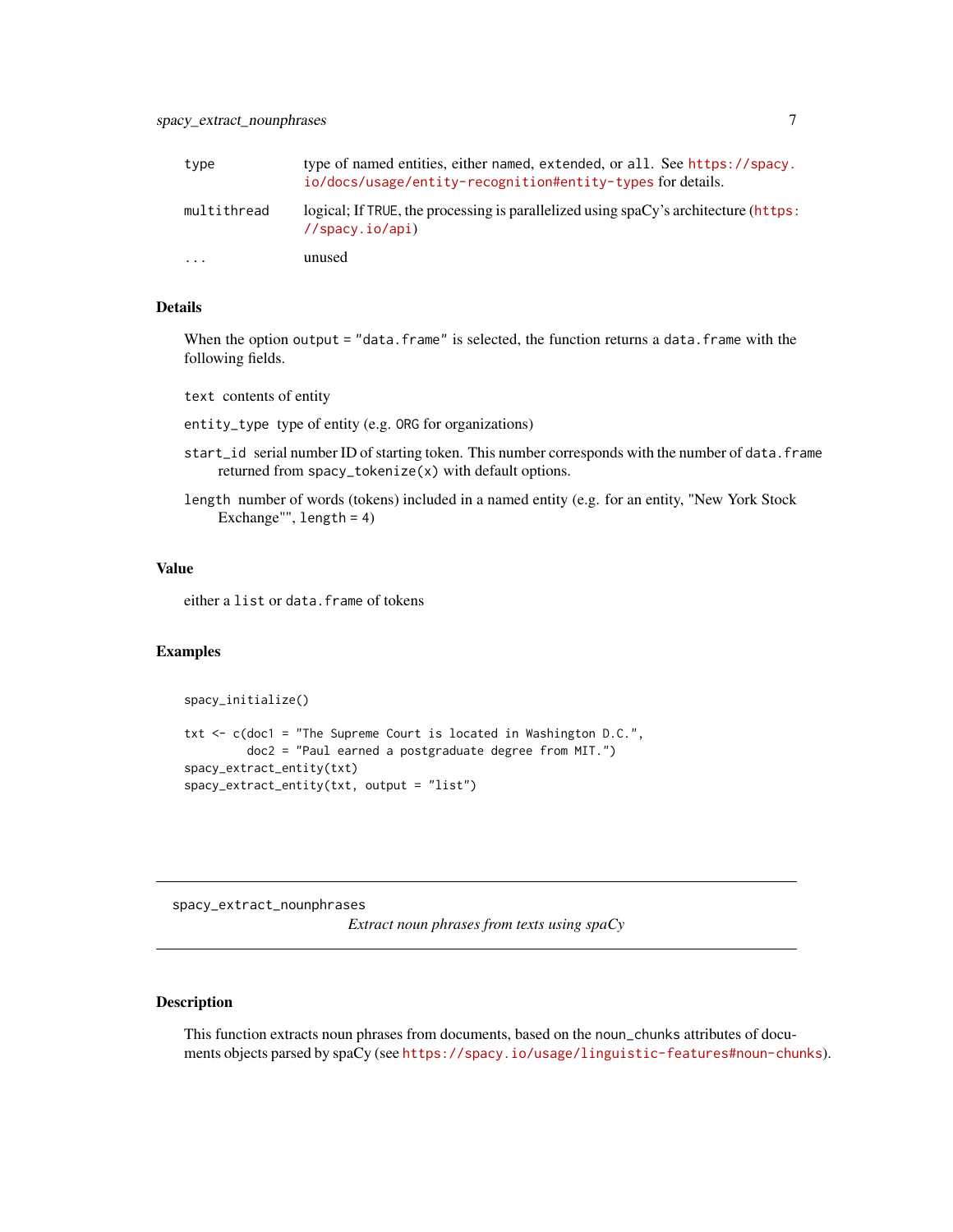```
spacy_extract_nounphrases(
  x,
 output = c("data.frame", "list"),
 multithread = TRUE,
  ...
\lambda
```
#### Arguments

| x           | a character object or a TIF-compliant corpus data.frame (see https://github.<br>com/ropensci/tf)       |
|-------------|--------------------------------------------------------------------------------------------------------|
| output      | type of returned object, either "data, frame" or "list"                                                |
| multithread | logical; If TRUE, the processing is parallelized using spaCy's architecture (https:<br>//spacy.io/api) |
| $\ddotsc$   | unused                                                                                                 |

#### Details

When the option output = "data.frame" is selected, the function returns a data.frame with the following fields.

text contents of noun-phrase

root\_text contents of root token

- start\_id serial number ID of starting token. This number corresponds with the number of data. frame returned from spacy\_tokenize(x) with default options.
- root\_id serial number ID of root token
- length number of words (tokens) included in a noun-phrase (e.g. for a noun-phrase, "individual car owners", length = 3)

#### Value

either a list or data. frame of tokens

#### Examples

```
spacy_initialize()
txt <- c(doc1 = "Natural language processing is a branch of computer science.",
        doc2 = "Paul earned a postgraduate degree from MIT.")
spacy_extract_nounphrases(txt)
spacy_extract_nounphrases(txt, output = "list")
```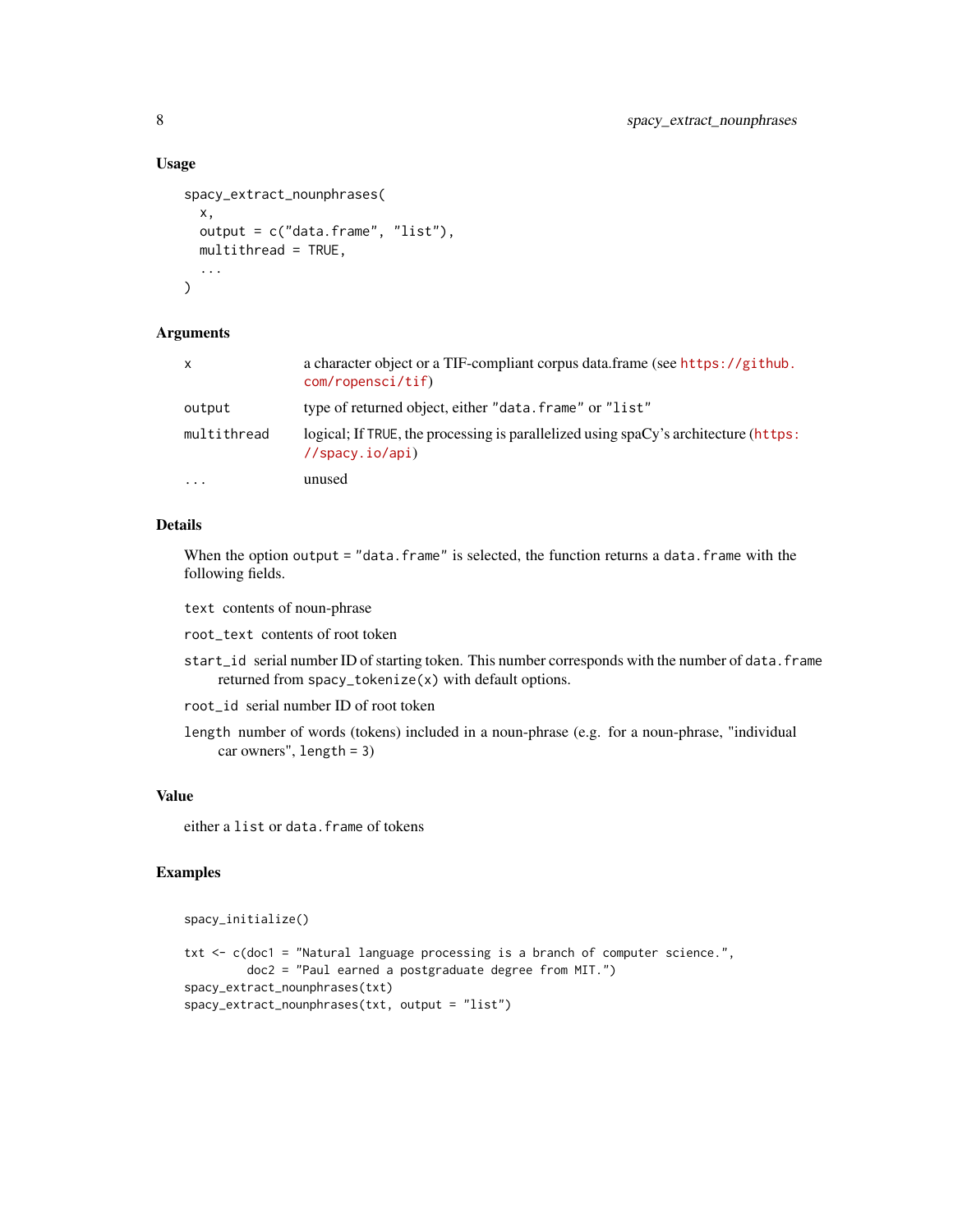<span id="page-8-0"></span>spacy\_finalize *Finalize spaCy*

#### Description

While running spaCy on Python through R, a Python process is always running in the background and Rsession will take up a lot of memory (typically over 1.5GB). spacy\_finalize() terminates the Python process and frees up the memory it was using.

#### Usage

spacy\_finalize()

#### Author(s)

Akitaka Matsuo

spacy\_initialize *Initialize spaCy*

#### Description

Initialize spaCy to call from R.

#### Usage

```
spacy_initialize(
 model = "en_core_web_sm",
 python_executable = NULL,
  virtualenv = NULL,
  condaenv = NULL,ask = FALSE,
  refresh_settings = FALSE,
  save_profile = FALSE,
  check_env = TRUE,
  entity = TRUE
)
```
#### Arguments

model Language package for loading spaCy. Example: en\_core\_web\_sm (English) and de\_core\_web\_sm (German). Default is en\_core\_web\_sm.

python\_executable

the full path to the Python executable, for which spaCy is installed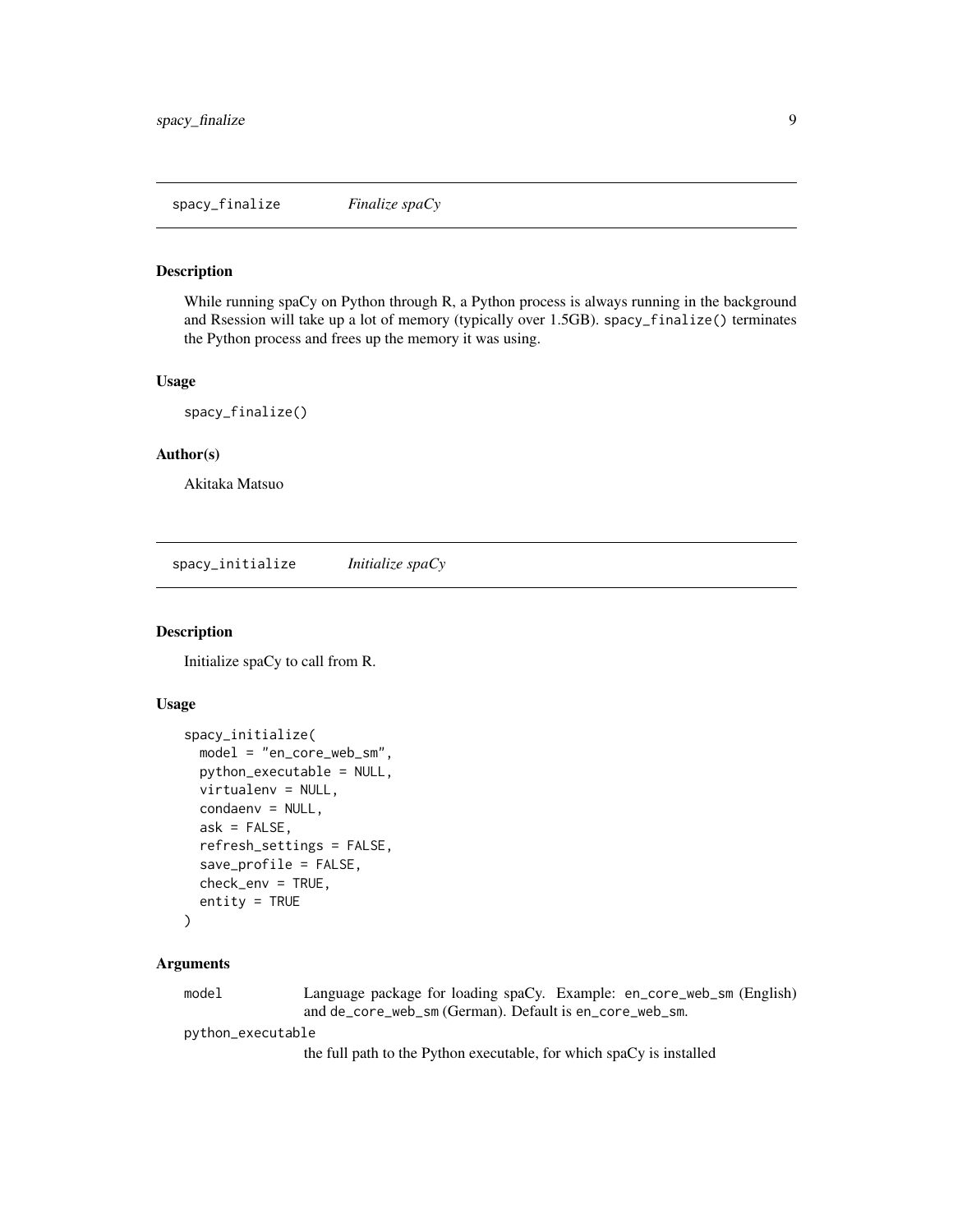<span id="page-9-0"></span>

| set a path to the Python virtual environment with spaCy installed Example:<br>$virtualenv = "~/myenv"$                                                                                                                                                                                                                    |
|---------------------------------------------------------------------------------------------------------------------------------------------------------------------------------------------------------------------------------------------------------------------------------------------------------------------------|
| set a path to the anaconda virtual environment with spaCy installed Example:<br>$condalenv = "myenv"$                                                                                                                                                                                                                     |
| logical; if FALSE, use the first spaCy installation found; if TRUE, list avail-<br>able spaCy installations and prompt the user for which to use. If another (e.g.<br>python_executable) is set, then this value will always be treated as FALSE.                                                                         |
| refresh_settings                                                                                                                                                                                                                                                                                                          |
| logical; if TRUE, spacyr will ignore the saved settings in the profile and initiate a<br>search of new settings.                                                                                                                                                                                                          |
| logical; if TRUE, the current spaCy setting will be saved for the future use.                                                                                                                                                                                                                                             |
| logical; check whether conda/virtual environment generated by spacyr_istall()<br>exists                                                                                                                                                                                                                                   |
| logical; if FALSE is selected, named entity recognition is turned off in spaCy.<br>This will speed up the parsing as it will exclude ner from the pipeline. For de-<br>tails of spaCy pipeline, see https://spacy.io/usage/processing-pipelines.<br>The option FALSE is available only for spaCy version 2.0.0 or higher. |
|                                                                                                                                                                                                                                                                                                                           |

#### Author(s)

Akitaka Matsuo

<span id="page-9-1"></span>spacy\_install *Install spaCy in conda or virtualenv environment*

#### Description

Install spaCy in a self-contained environment, including specified language models. For macOS and Linux-based systems, this will also install Python itself via a "miniconda" environment, for spacy\_install. Alternatively, an existing conda installation may be used, by specifying its path. The default setting of "auto" will locate and use an existing installation automatically, or download and install one if none exists.

For Windows, automatic installation of miniconda installation is not currently available, so the user will need to [miniconda \(or Anaconda\) manually.](https://conda.io/projects/conda/en/latest/user-guide/install/index.html)

If you wish to install Python ion a "virtualenv", use the spacy\_install\_virtualenv function.

#### Usage

```
spacy_install(
  \text{conda} = "auto",version = "latest",
  lang_models = "en_core_web_sm",
 python_version = "3.6",
  envname = "spacy_condaenv",
 pip = FALSE,
```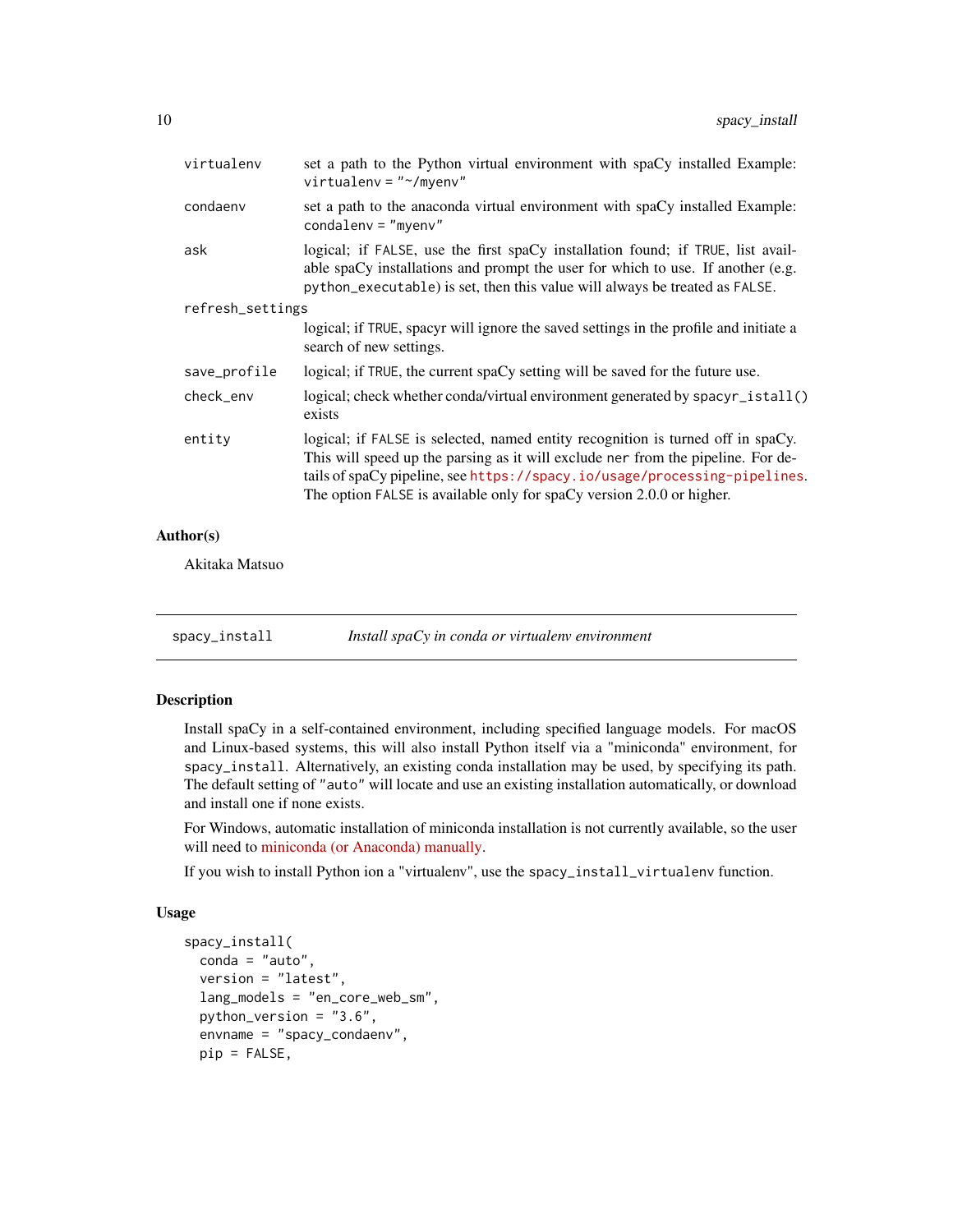#### spacy\_install 11

```
python_path = NULL,
 prompt = TRUE
\lambdaspacy_install_virtualenv(
  version = "latest",
  lang_models = "en_core_web_sm",
 python_version = "3.6",
 python_path = NULL,
 prompt = TRUE
)
```
#### Arguments

| conda       | character; path to conda executable. Default "auto" which automatically find the<br>path                                                                                                                                                                                                     |
|-------------|----------------------------------------------------------------------------------------------------------------------------------------------------------------------------------------------------------------------------------------------------------------------------------------------|
| version     | character; spaCy version to install. Specify "latest" to install the latest release,<br>or "latest_v1" to install the latest release of spaCy v1.*. See spaCy Version<br>Issues.                                                                                                             |
|             | You can also provide a full major minor patch specification (e.g. "1.1.0")                                                                                                                                                                                                                   |
| lang_models | character; language models to be installed. Default en_core_web_sm (English<br>model). A vector of multiple model names can be used (e.g. c ("en_core_web_sm", "de_core_news_sm"<br>A list of available language models and their names is available from the spaCy<br>language models page. |
|             | python_version character; determine Python version for condaenv installation. 3.5 and 3.6 are<br>available.                                                                                                                                                                                  |
| envname     | character; name of the conda-environment to install spaCy. Default is "spacy_condaenv".                                                                                                                                                                                                      |
| pip         | TRUE to use pip for installing spacy. If FALSE, conda package manager with<br>conda-forge channel will be used for installing spacy.                                                                                                                                                         |
| python_path | character; path to Python in virtualeny installation                                                                                                                                                                                                                                         |
| prompt      | logical; ask whether to proceed during the installation                                                                                                                                                                                                                                      |

#### spaCy Version Issues

The version options currently default to the latest spaCy v2 (version = "latest"). As of 2018-04, however, [some performance issues](https://github.com/explosion/spaCy/issues/1508) affect the speed of the spaCy pipeline for spaCy v2.x relative to v1.x. This can enormously affect the performance of spacy\_parse(), especially when a large number of small texts are parsed. For this reason, the **spacyr** provides an option to automatically install the latest version of spaCy v1.\*, using version = "latest\_v1".

#### Examples

```
## Not run:
# install spaCy in a miniconda environment (macOS and Linux)
spacy_install(lang_models = c("en_core_web_sm", "de_core_news_sm"), prompt = FALSE)
```
# install spaCy to an existing conda environment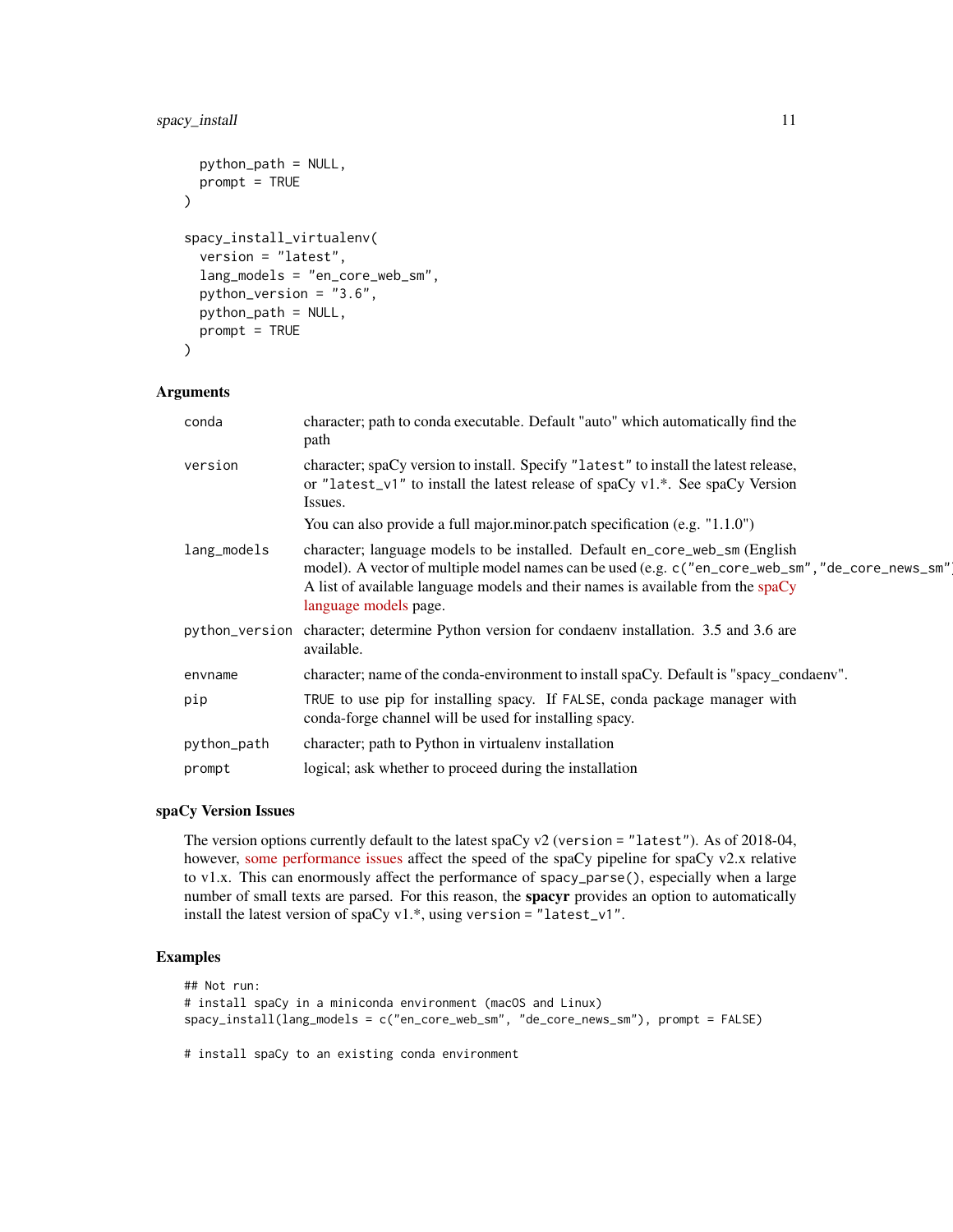```
spacy_install(conda = "~/anaconda/bin/")
## End(Not run)
## Not run:
# install spaCy in a virtualenv environment
spacy_install_virtualenv(lang_models = c("en_core_web_sm"))
## End(Not run)
```
<span id="page-11-1"></span>spacy\_parse *Parse a text using spaCy*

#### Description

The spacy\_parse() function calls spaCy to both tokenize and tag the texts, and returns a data.table of the results. The function provides options on the types of tagsets (tagset\_ options) either "google" or "detailed", as well as lemmatization (lemma). It provides a functionalities of dependency parsing and named entity recognition as an option. If "full\_parse = TRUE" is provided, the function returns the most extensive list of the parsing results from spaCy.

#### Usage

```
spacy_parse(
 x,
 pos = TRUE,tag = FALSE,lemma = TRUE,
 entity = TRUE,dependency = FALSE,
 nounphrase = FALSE,
 multithread = TRUE,
 additional_attributes = NULL,
  ...
)
```
#### Arguments

| $\times$ | a character object, a <b>quanteda</b> corpus, or a TIF-compliant corpus data.frame<br>(see https://github.com/ropensci/tif)                                                                                                                                                                                                                        |
|----------|----------------------------------------------------------------------------------------------------------------------------------------------------------------------------------------------------------------------------------------------------------------------------------------------------------------------------------------------------|
| pos      | logical whether to return universal dependency POS tagset http://universaldependencies.<br>org/u/pos/                                                                                                                                                                                                                                              |
| tag      | logical whether to return detailed part-of-speech tags, for the language model en,<br>it uses the OntoNotes 5 version of the Penn Treebank tag set (https://spacy.<br>io/docs/usage/pos-tagging#pos-schemes). Annotation specifications for<br>other available languages are available on the spaCy website (https://spacy.<br>io/api/annotation). |

<span id="page-11-0"></span>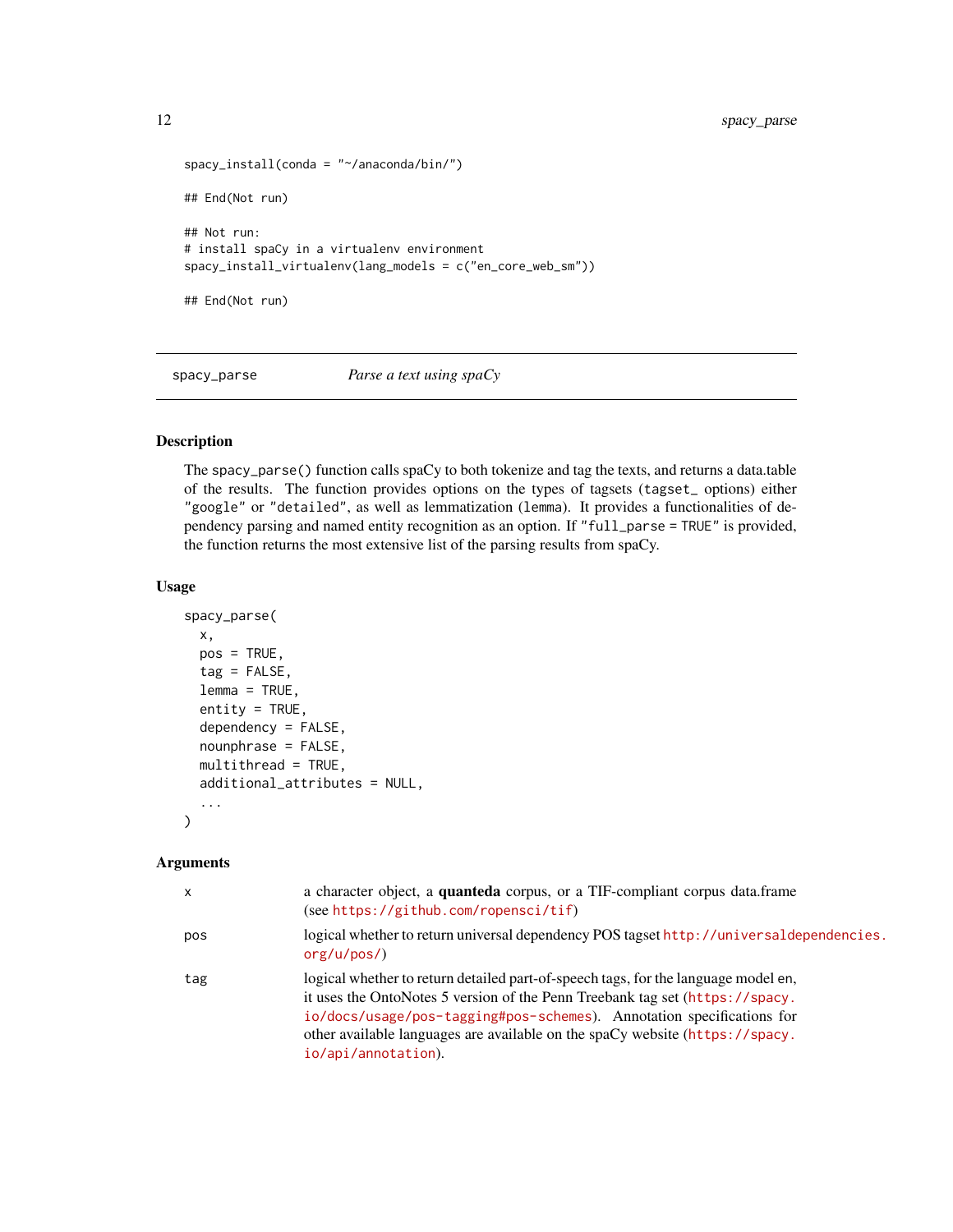<span id="page-12-0"></span>spacy\_tokenize 13

| lemma                 | logical; include lemmatized tokens in the output (lemmatization may not work<br>properly for non-English models)                                                                                                                                                                                                                                                                                                                                                                                                                                                                        |
|-----------------------|-----------------------------------------------------------------------------------------------------------------------------------------------------------------------------------------------------------------------------------------------------------------------------------------------------------------------------------------------------------------------------------------------------------------------------------------------------------------------------------------------------------------------------------------------------------------------------------------|
| entity                | logical; if TRUE, report named entities                                                                                                                                                                                                                                                                                                                                                                                                                                                                                                                                                 |
| dependency            | logical; if TRUE, analyse and tag dependencies                                                                                                                                                                                                                                                                                                                                                                                                                                                                                                                                          |
| nounphrase            | logical; if TRUE, analyse and tag noun phrases tags                                                                                                                                                                                                                                                                                                                                                                                                                                                                                                                                     |
| multithread           | logical; If TRUE, the processing is parallelized using spaCy's architecture (https:<br>$//$ spacy.io/api)                                                                                                                                                                                                                                                                                                                                                                                                                                                                               |
| additional_attributes |                                                                                                                                                                                                                                                                                                                                                                                                                                                                                                                                                                                         |
|                       | a character vector; this option is for extracting additional attributes of tokens<br>from spaCy. When the names of attributes are supplied, the output data.frame<br>will contain additional variables corresponding to the names of the attributes.<br>For instance, when additional_attributes = $c("is\_punct")$ , the output will<br>include an additional variable named is_punct, which is a Boolean (in R, logi-<br>cal) variable indicating whether the token is a punctuation. A full list of available<br>attributes is available from https://spacy.io/api/token#attributes. |
| .                     | not used directly                                                                                                                                                                                                                                                                                                                                                                                                                                                                                                                                                                       |

#### Value

a data.frame of tokenized, parsed, and annotated tokens

#### Examples

```
spacy_initialize()
# See Chap 5.1 of the NLTK book, http://www.nltk.org/book/ch05.html
txt <- "And now for something completely different."
spacy_parse(txt)
spacy_parse(txt, pos = TRUE, tag = TRUE)
spacy_parse(txt, dependency = TRUE)
txt2 <- c(doc1 = "The fast cat catches mice.\\nThe quick brown dog jumped.",
         doc2 = "This is the second document.",
          doc3 = "This is a \\\"quoted\\\" text." )
spacy_parse(txt2, entity = TRUE, dependency = TRUE)
txt3 <- "We analyzed the Supreme Court with three natural language processing tools."
spacy_parse(txt3, entity = TRUE, nounphrase = TRUE)
spacy_parse(txt3, additional_attributes = c("like_num", "is_punct"))
```
spacy\_tokenize *Tokenize text with spaCy*

#### Description

Efficient tokenization (without POS tagging, dependency parsing, lemmatization, or named entity recognition) of texts using spaCy.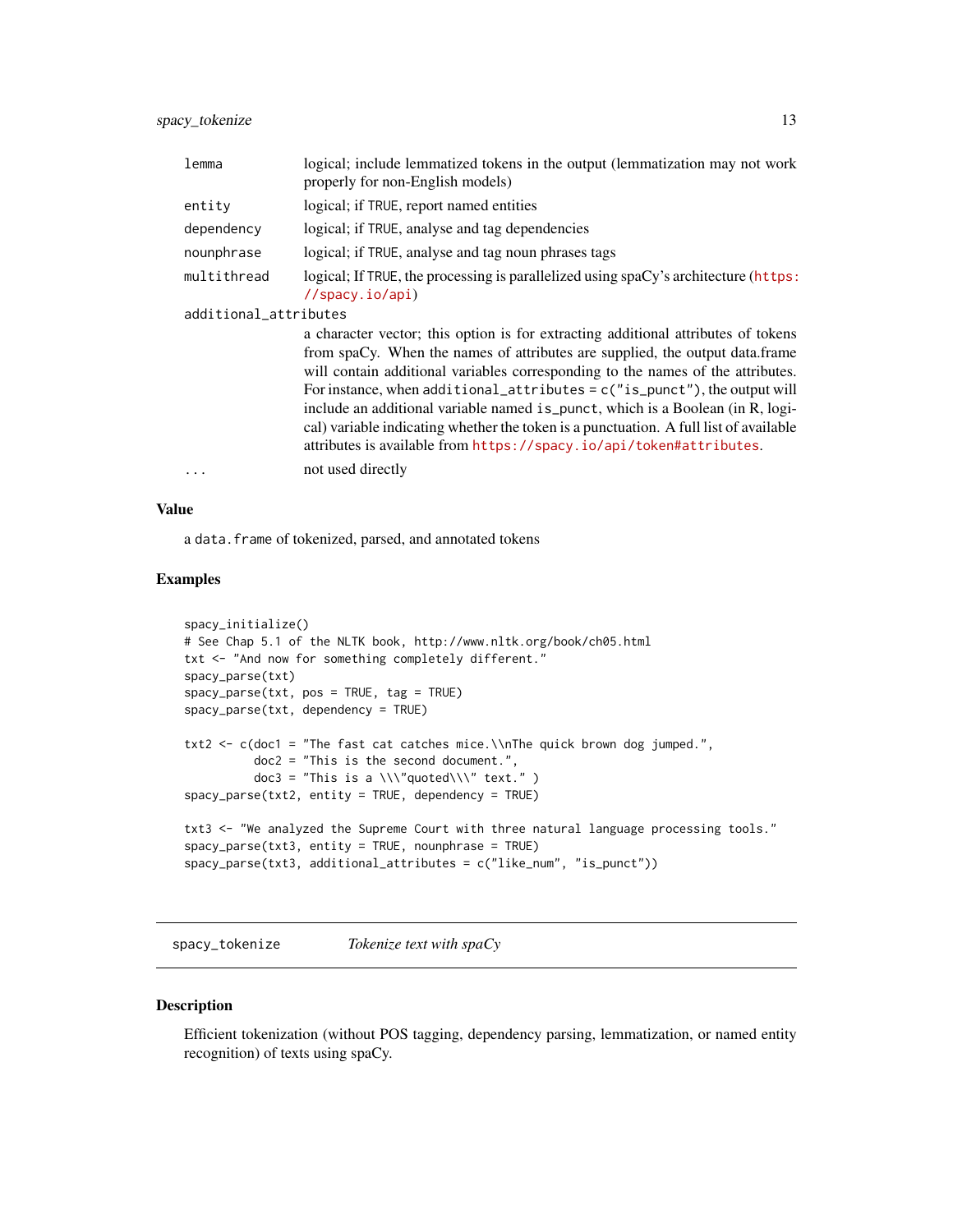```
spacy_tokenize(
 x,
 what = c("word", "sentence"),
 remove_punct = FALSE,
  remove_url = FALSE,
 remove_numbers = FALSE,
 remove_separators = TRUE,
 remove_symbols = FALSE,
 padding = FALSE,
 multithread = TRUE,
 output = c("list", "data.frame"),
  ...
\mathcal{L}
```
#### Arguments

| X                 | a character object, a quanteda corpus, or a TIF-compliant corpus data.frame<br>(see https://github.com/ropensci/tif)                                                                                                                    |
|-------------------|-----------------------------------------------------------------------------------------------------------------------------------------------------------------------------------------------------------------------------------------|
| what              | the unit for splitting the text, available alternatives are:                                                                                                                                                                            |
|                   | "word" word segmenter<br>"sentence" sentence segmenter                                                                                                                                                                                  |
| remove_punct      | remove punctuation tokens.                                                                                                                                                                                                              |
| remove_url        | remove tokens that look like a url or email address.                                                                                                                                                                                    |
|                   | remove_numbers remove tokens that look like a number (e.g. "334", "3.1415", "fifty").                                                                                                                                                   |
| remove_separators |                                                                                                                                                                                                                                         |
|                   | remove spaces as separators when all other remove functionalities (e.g. remove_punct)<br>have to be set to FALSE. When what = "sentence", this option will remove trail-<br>ing spaces if TRUE.                                         |
|                   | remove_symbols remove symbols. The symbols are either SYM in pos field, or currency symbols.                                                                                                                                            |
| padding           | if TRUE, leave an empty string where the removed tokens previously existed.<br>This is useful if a positional match is needed between the pre- and post-selected<br>tokens, for instance if a window of adjacency needs to be computed. |
| multithread       | logical; If TRUE, the processing is parallelized using spaCy's architecture (https:<br>//spacy.io/api)                                                                                                                                  |
| output            | type of returning object. Either list or data. frame.                                                                                                                                                                                   |
| $\cdots$          | not used directly                                                                                                                                                                                                                       |

#### Value

either list or data. frame of tokens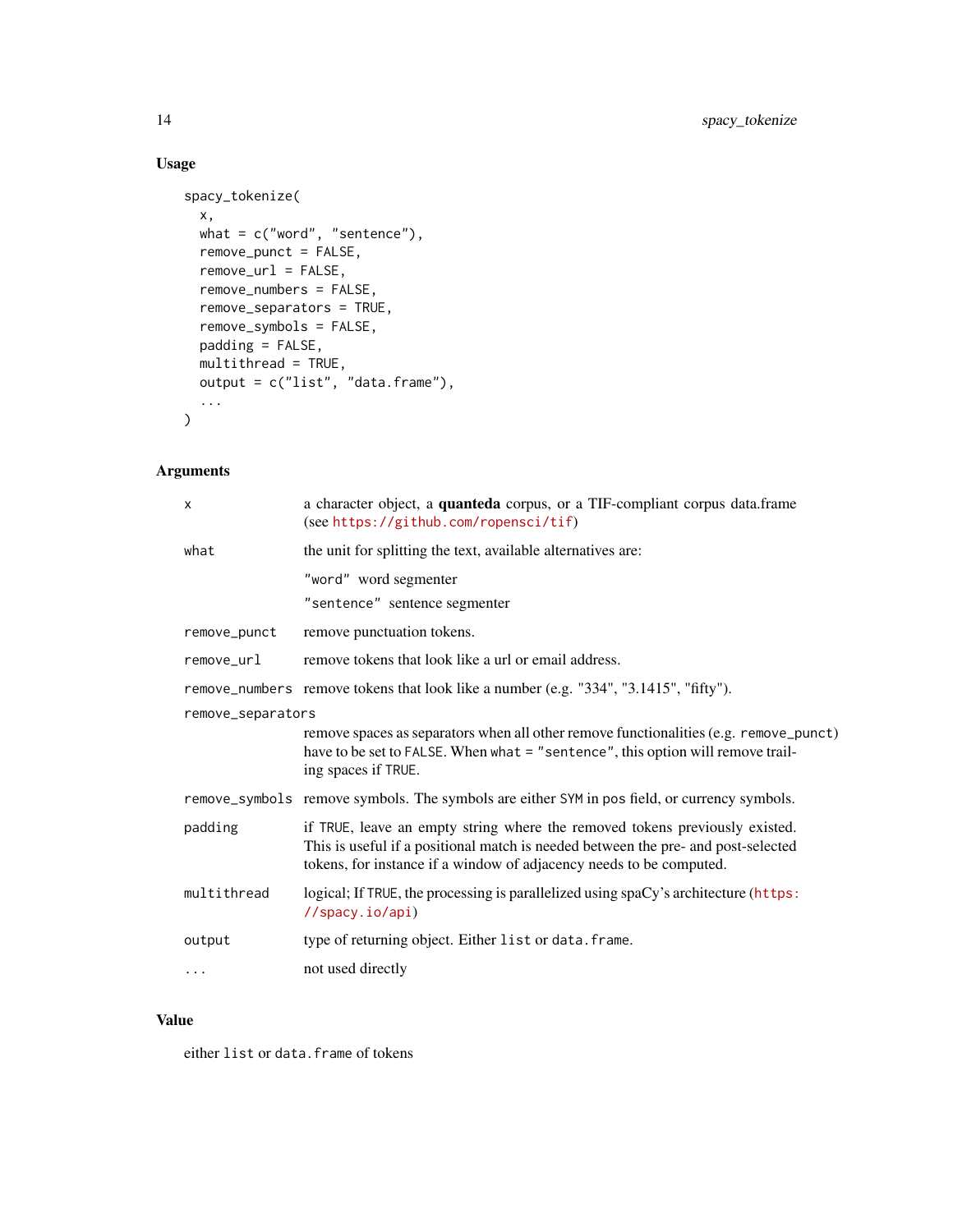#### <span id="page-14-0"></span>spacy\_uninstall 15

#### Examples

```
spacy_initialize()
txt <- "And now for something completely different."
spacy_tokenize(txt)
txt2 <- c(doc1 = "The fast cat catches mice.\\nThe quick brown dog jumped.",
          doc2 = "This is the second document.",
         doc3 = "This is a \...\"quoted\'\" text."spacy_tokenize(txt2)
```
spacy\_uninstall *Uninstall spaCy conda environment*

#### Description

Removes the conda environment created by spacy\_install()

#### Usage

```
spacy_uninstall(conda = "auto", prompt = TRUE, envname = "spacy_condaenv")
```
#### Arguments

| conda   | path to conda executable, default to "auto" which automatically finds the path |
|---------|--------------------------------------------------------------------------------|
| prompt  | logical; ask whether to proceed during the installation                        |
| envname | character: name of conda environment to remove                                 |

spacy\_upgrade *Upgrade spaCy in conda environment*

#### Description

Upgrade spaCy in conda environment

#### Usage

```
spacy_upgrade(
 conda = "auto",
 envname = "spacy_condaenv",
 prompt = TRUE,
 pip = FALSE,
 update_conda = FALSE,
  lang_models = "en_core_web_sm"
\mathcal{E}
```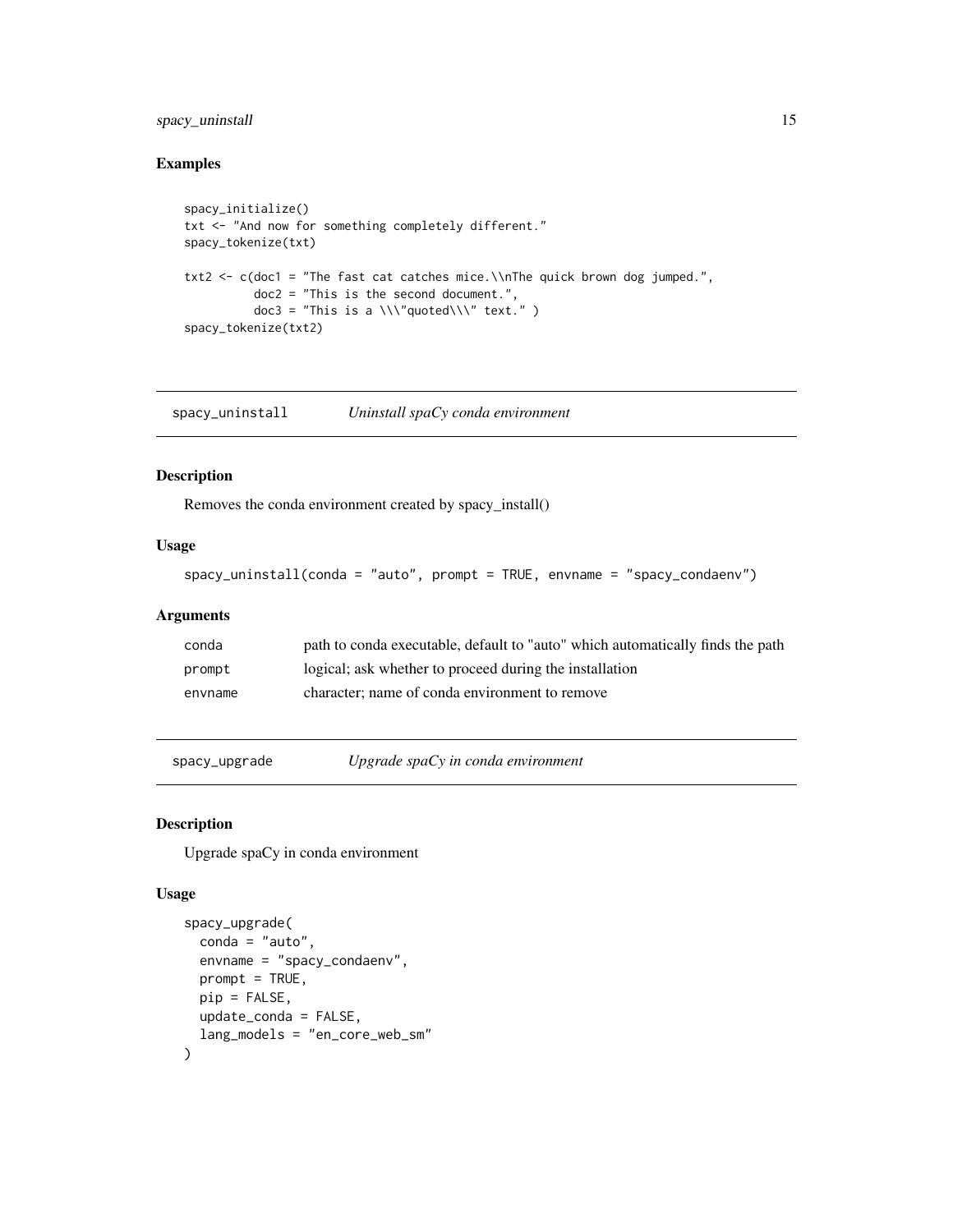#### Arguments

| conda        | Path to conda executable. Default "auto" which automatically find the path                                                                              |
|--------------|---------------------------------------------------------------------------------------------------------------------------------------------------------|
| envname      | character; name of conda environment to upgrade spaCy                                                                                                   |
| prompt       | logical; ask whether to proceed during the installation                                                                                                 |
| pip          | TRUE to use pip for installing spacy. If FALSE, conda package manager with<br>conda-forge channel will be used for installing spacy.                    |
| update_conda | logical; If true, the conda binary for the system will be updated to the latest<br>version. Default FALSE.                                              |
| lang_models  | Language models to be upgraded. Default NULL (No upgrade). A vector of<br>multiple model names can be used (e.g. c("en_core_web_sm", "de_core_web_sm")) |